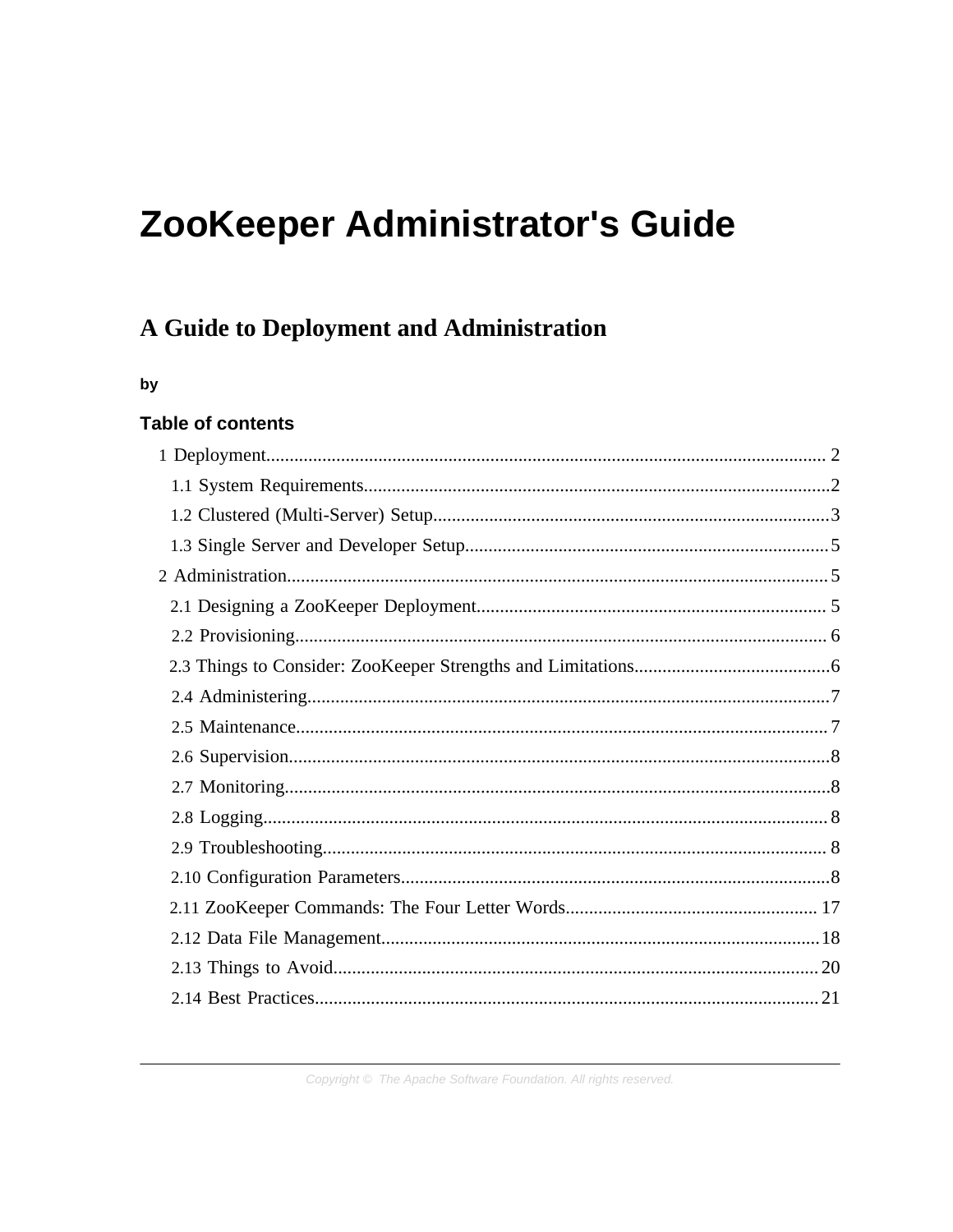# <span id="page-1-0"></span>**1 Deployment**

This section contains information about deploying Zookeeper and covers these topics:

- **[System Requirements](#page-1-1)**
- [Clustered \(Multi-Server\) Setup](#page-2-0)
- **[Single Server and Developer Setup](#page-4-0)**

The first two sections assume you are interested in installing ZooKeeper in a production environment such as a datacenter. The final section covers situations in which you are setting up ZooKeeper on a limited basis - for evaluation, testing, or development - but not in a production environment.

# <span id="page-1-1"></span>**1.1 System Requirements**

# **1.1.1 Supported Platforms**

ZooKeeper consists of multiple components. Some components are supported broadly, and other components are supported only on a smaller set of platforms.

- **Client** is the Java client library, used by applications to connect to a ZooKeeper ensemble.
- **Server** is the Java server that runs on the ZooKeeper ensemble nodes.
- **Native Client** is a client implemented in C, similar to the Java client, used by applications to connect to a ZooKeeper ensemble.
- **Contrib** refers to multiple optional add-on components.

The following matrix describes the level of support committed for running each component on different operating system platforms.

| <b>Operating System</b> | <b>Client</b>                 | Server                        | Native Client                 | Contrib                       |
|-------------------------|-------------------------------|-------------------------------|-------------------------------|-------------------------------|
| GNU/Linux               | Development and<br>Production | Development and<br>Production | Development and<br>Production | Development and<br>Production |
| Solaris                 | Development and<br>Production | Development and<br>Production | Not Supported                 | Not Supported                 |
| FreeBSD                 | Development and<br>Production | Development and<br>Production | Not Supported                 | Not Supported                 |
| Windows                 | Development and<br>Production | Development and<br>Production | Not Supported                 | Not Supported                 |
| Mac OS X                | Development Only              | Development Only              | Not Supported                 | Not Supported                 |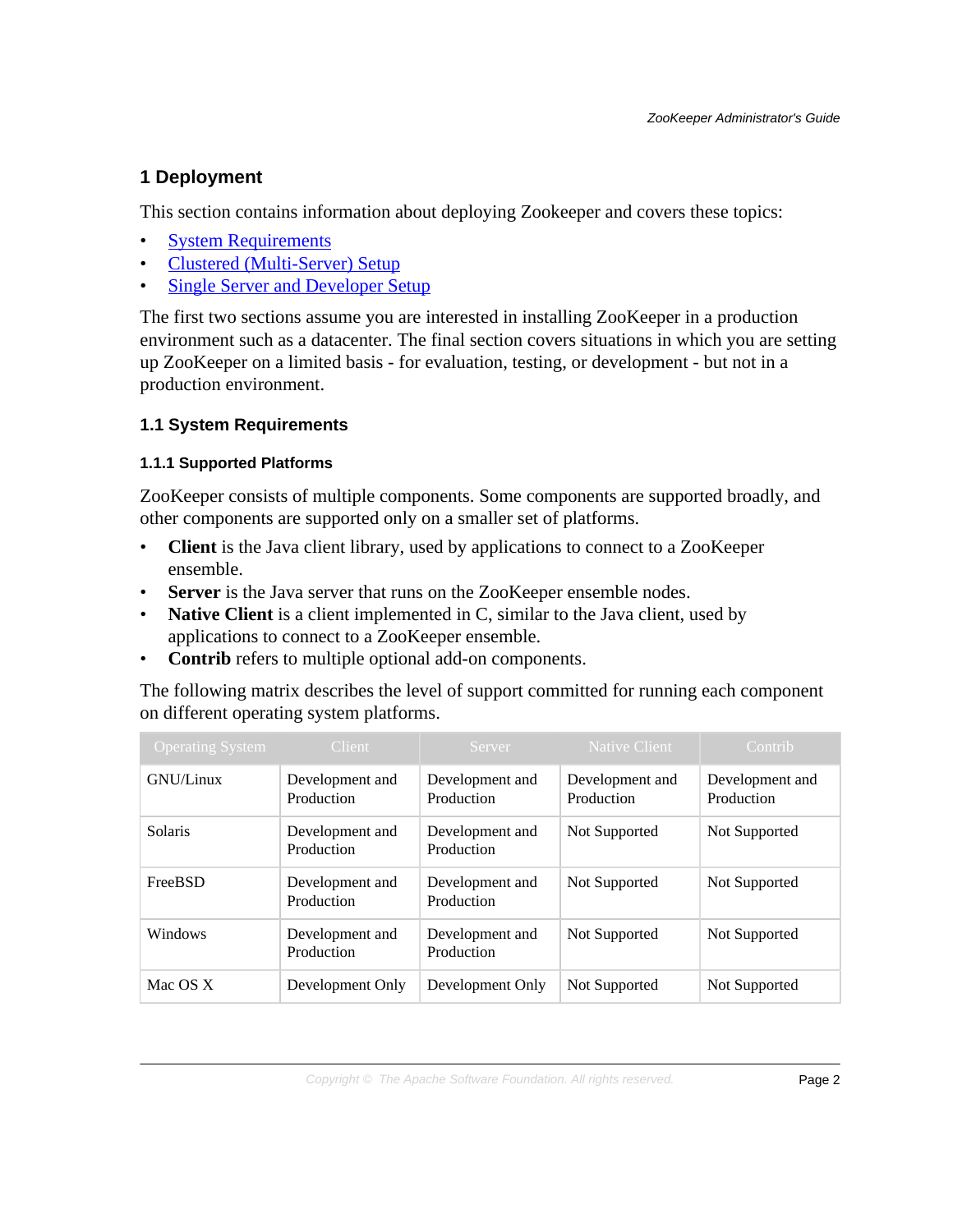#### Table 1: Support Matrix

For any operating system not explicitly mentioned as supported in the matrix, components may or may not work. The ZooKeeper community will fix obvious bugs that are reported for other platforms, but there is no full support.

#### **1.1.2 Required Software**

ZooKeeper runs in Java, release 1.6 or greater (JDK 6 or greater). It runs as an *ensemble* of ZooKeeper servers. Three ZooKeeper servers is the minimum recommended size for an ensemble, and we also recommend that they run on separate machines. At Yahoo!, ZooKeeper is usually deployed on dedicated RHEL boxes, with dual-core processors, 2GB of RAM, and 80GB IDE hard drives.

#### <span id="page-2-0"></span>**1.2 Clustered (Multi-Server) Setup**

For reliable ZooKeeper service, you should deploy ZooKeeper in a cluster known as an *ensemble*. As long as a majority of the ensemble are up, the service will be available. Because Zookeeper requires a majority, it is best to use an odd number of machines. For example, with four machines ZooKeeper can only handle the failure of a single machine; if two machines fail, the remaining two machines do not constitute a majority. However, with five machines ZooKeeper can handle the failure of two machines.

#### Note:

As mentioned in the [ZooKeeper Getting Started Guide](zookeeperStarted.html) , a minimum of three servers are required for a fault tolerant clustered setup, and it is strongly recommended that you have an odd number of servers.

Usually three servers is more than enough for a production install, but for maximum reliability during maintenance, you may wish to install five servers. With three servers, if you perform maintenance on one of them, you are vulnerable to a failure on one of the other two servers during that maintenance. If you have five of them running, you can take one down for maintenance, and know that you're still OK if one of the other four suddenly fails.

Your redundancy considerations should include all aspects of your environment. If you have three ZooKeeper servers, but their network cables are all plugged into the same network switch, then the failure of that switch will take down your entire ensemble.

Here are the steps to setting a server that will be part of an ensemble. These steps should be performed on every host in the ensemble:

1. Install the Java JDK. You can use the native packaging system for your system, or download the JDK from:

<http://java.sun.com/javase/downloads/index.jsp>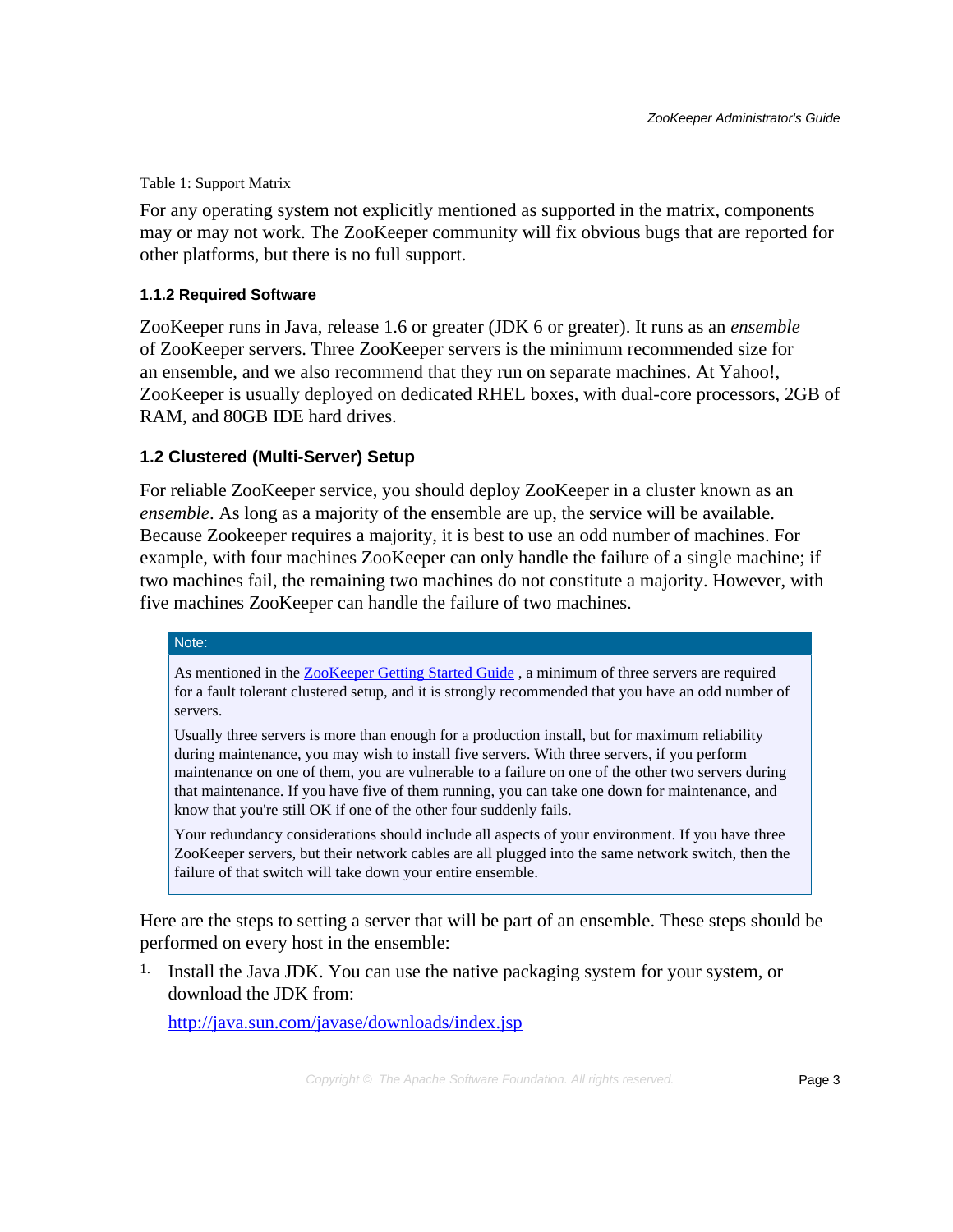- <sup>2.</sup> Set the Java heap size. This is very important to avoid swapping, which will seriously degrade ZooKeeper performance. To determine the correct value, use load tests, and make sure you are well below the usage limit that would cause you to swap. Be conservative - use a maximum heap size of 3GB for a 4GB machine.
- 3. Install the ZooKeeper Server Package. It can be downloaded from:

<http://zookeeper.apache.org/releases.html>

4. Create a configuration file. This file can be called anything. Use the following settings as a starting point:

```
tickTime=2000
dataDir=/var/lib/zookeeper/
clientPort=2181
initLimit=5
syncLimit=2
server.1=zoo1:2888:3888
server.2=zoo2:2888:3888
server.3=zoo3:2888:3888
```
You can find the meanings of these and other configuration settings in the section [Configuration Parameters.](#page-7-4) A word though about a few here:

Every machine that is part of the ZooKeeper ensemble should know about every other machine in the ensemble. You accomplish this with the series of lines of the form **server.id=host:port:port**. The parameters **host** and **port** are straightforward. You attribute the server id to each machine by creating a file named myid, one for each server, which resides in that server's data directory, as specified by the configuration file parameter **dataDir**.

- 5. The myid file consists of a single line containing only the text of that machine's id. So myid of server 1 would contain the text "1" and nothing else. The id must be unique within the ensemble and should have a value between 1 and 255.
- 6. If your configuration file is set up, you can start a ZooKeeper server:

```
$ java -cp zookeeper.jar:lib/slf4j-api-1.6.1.jar:lib/
slf4j-log4j12-1.6.1.jar:lib/log4j-1.2.15.jar:conf \norg.apache.zookeeper.server.quorum.QuorumPeerMain zoo.cfg
```
QuorumPeerMain starts a ZooKeeper server, [JMX](http://java.sun.com/javase/technologies/core/mntr-mgmt/javamanagement/) management beans are also registered which allows management through a JMX management console. The [ZooKeeper JMX](zookeeperJMX.html) [document](zookeeperJMX.html) contains details on managing ZooKeeper with JMX.

See the script *bin/zkServer.sh*, which is included in the release, for an example of starting server instances.

7. Test your deployment by connecting to the hosts:

In Java, you can run the following command to execute simple operations: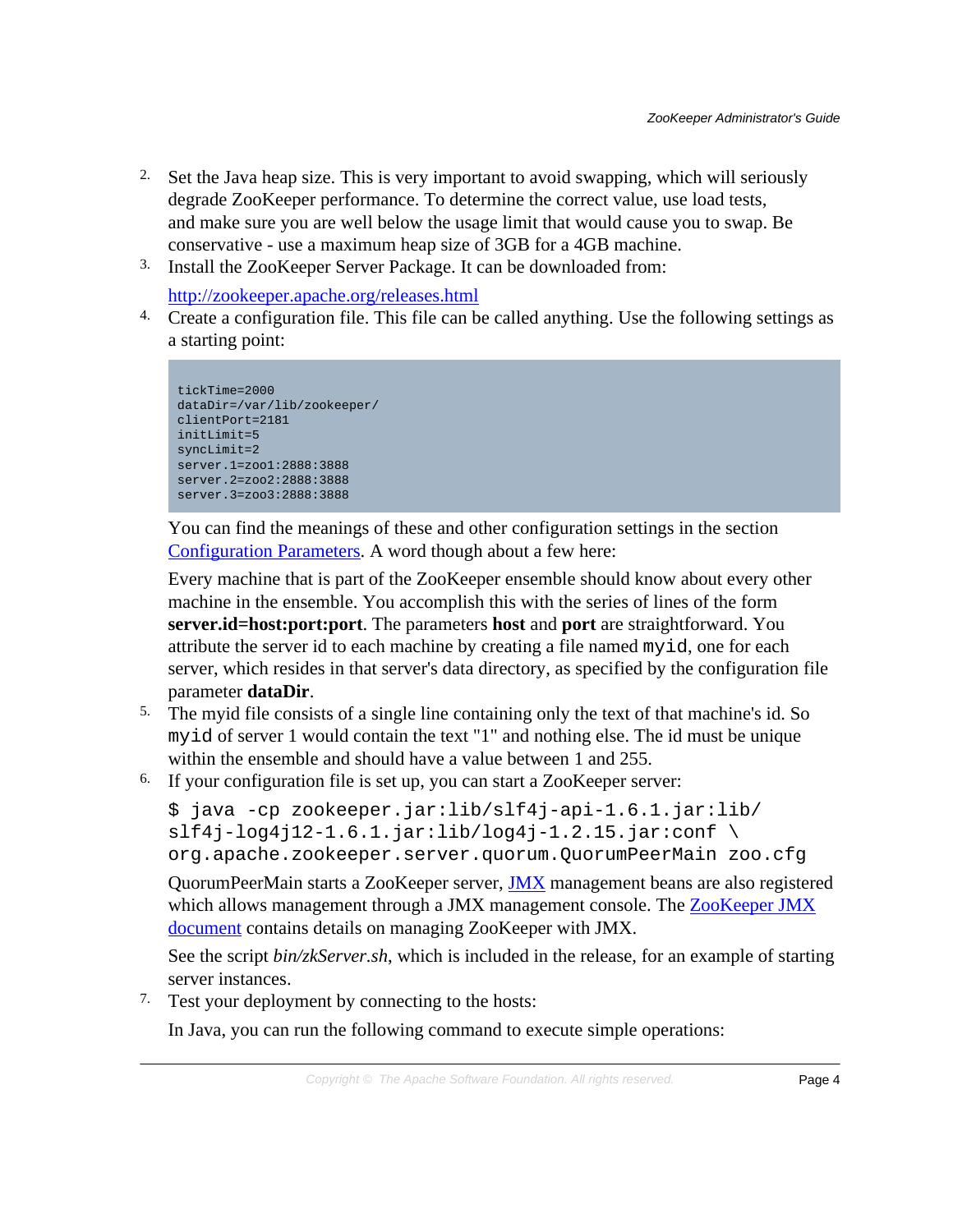\$ bin/zkCli.sh -server 127.0.0.1:2181

# <span id="page-4-0"></span>**1.3 Single Server and Developer Setup**

If you want to setup ZooKeeper for development purposes, you will probably want to setup a single server instance of ZooKeeper, and then install either the Java or C client-side libraries and bindings on your development machine.

The steps to setting up a single server instance are the similar to the above, except the configuration file is simpler. You can find the complete instructions in the [Installing and](zookeeperStarted.html#sc_InstallingSingleMode) [Running ZooKeeper in Single Server Mode](zookeeperStarted.html#sc_InstallingSingleMode) section of the [ZooKeeper Getting Started Guide.](zookeeperStarted.html)

For information on installing the client side libraries, refer to the **Bindings** section of the [ZooKeeper Programmer's Guide](zookeeperProgrammers.html).

# <span id="page-4-1"></span>**2 Administration**

This section contains information about running and maintaining ZooKeeper and covers these topics:

- [Designing a ZooKeeper Deployment](#page-4-2)
- [Provisioning](#page-5-0)
- [Things to Consider: ZooKeeper Strengths and Limitations](#page-5-1)
- [Administering](#page-6-0)
- [Maintenance](#page-6-1)
- [Supervision](#page-7-0)
- [Monitoring](#page-7-1)
- [Logging](#page-7-2)
- [Troubleshooting](#page-7-3)
- [Configuration Parameters](#page-7-4)
- [ZooKeeper Commands: The Four Letter Words](#page-16-0)
- [Data File Management](#page-17-0)
- [Things to Avoid](#page-19-0)
- **[Best Practices](#page-20-0)**

# <span id="page-4-2"></span>**2.1 Designing a ZooKeeper Deployment**

The reliablity of ZooKeeper rests on two basic assumptions.

- 1. Only a minority of servers in a deployment will fail. *Failure* in this context means a machine crash, or some error in the network that partitions a server off from the majority.
- 2. Deployed machines operate correctly. To operate correctly means to execute code correctly, to have clocks that work properly, and to have storage and network components that perform consistently.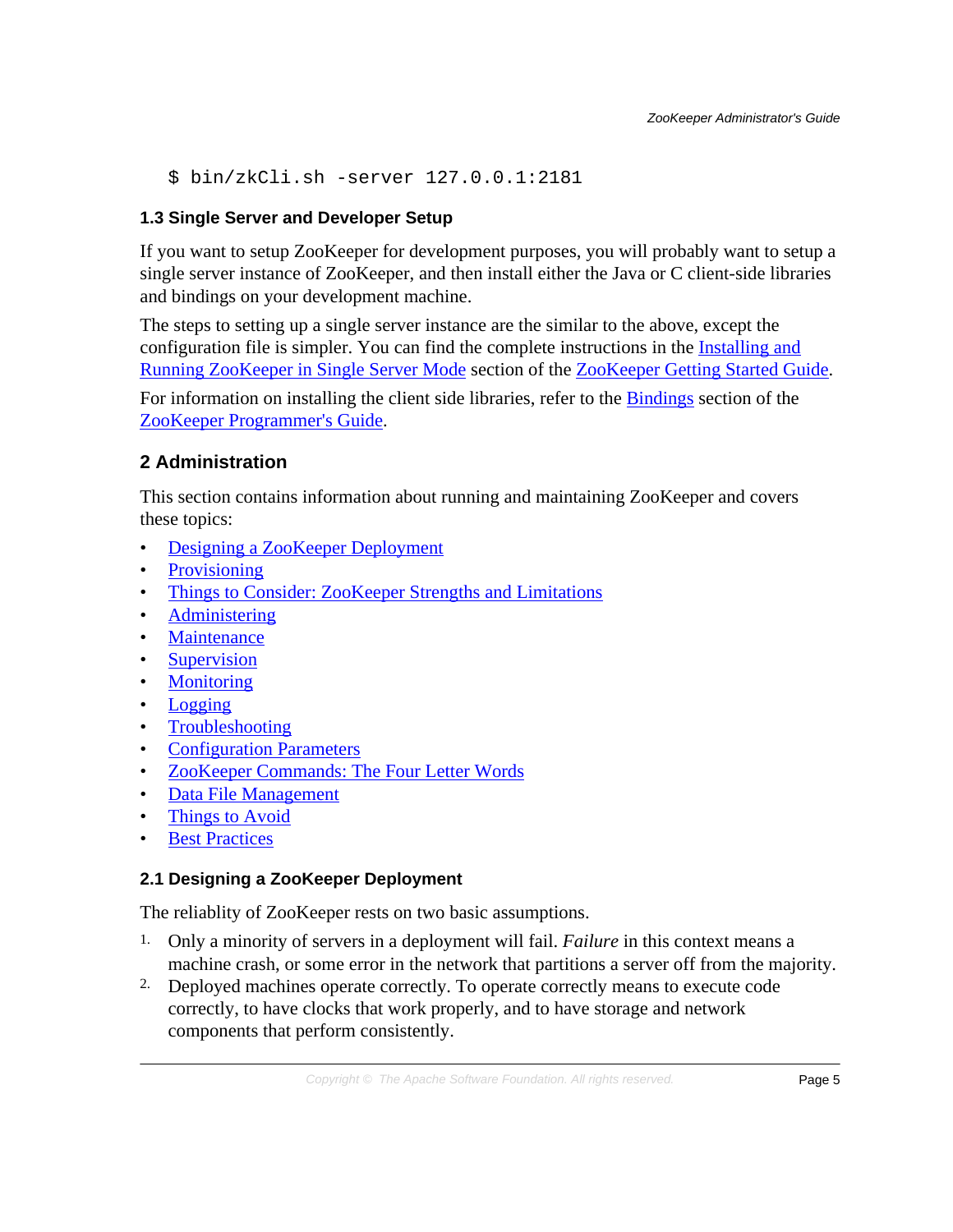The sections below contain considerations for ZooKeeper administrators to maximize the probability for these assumptions to hold true. Some of these are cross-machines considerations, and others are things you should consider for each and every machine in your deployment.

#### **2.1.1 Cross Machine Requirements**

For the ZooKeeper service to be active, there must be a majority of non-failing machines that can communicate with each other. To create a deployment that can tolerate the failure of F machines, you should count on deploying 2xF+1 machines. Thus, a deployment that consists of three machines can handle one failure, and a deployment of five machines can handle two failures. Note that a deployment of six machines can only handle two failures since three machines is not a majority. For this reason, ZooKeeper deployments are usually made up of an odd number of machines.

To achieve the highest probability of tolerating a failure you should try to make machine failures independent. For example, if most of the machines share the same switch, failure of that switch could cause a correlated failure and bring down the service. The same holds true of shared power circuits, cooling systems, etc.

#### **2.1.2 Single Machine Requirements**

If ZooKeeper has to contend with other applications for access to resourses like storage media, CPU, network, or memory, its performance will suffer markedly. ZooKeeper has strong durability guarantees, which means it uses storage media to log changes before the operation responsible for the change is allowed to complete. You should be aware of this dependency then, and take great care if you want to ensure that ZooKeeper operations aren't held up by your media. Here are some things you can do to minimize that sort of degradation:

- ZooKeeper's transaction log must be on a dedicated device. (A dedicated partition is not enough.) ZooKeeper writes the log sequentially, without seeking Sharing your log device with other processes can cause seeks and contention, which in turn can cause multisecond delays.
- Do not put ZooKeeper in a situation that can cause a swap. In order for ZooKeeper to function with any sort of timeliness, it simply cannot be allowed to swap. Therefore, make certain that the maximum heap size given to ZooKeeper is not bigger than the amount of real memory available to ZooKeeper. For more on this, see [Things to Avoid](#page-19-0) below.

# <span id="page-5-0"></span>**2.2 Provisioning**

#### <span id="page-5-1"></span>**2.3 Things to Consider: ZooKeeper Strengths and Limitations**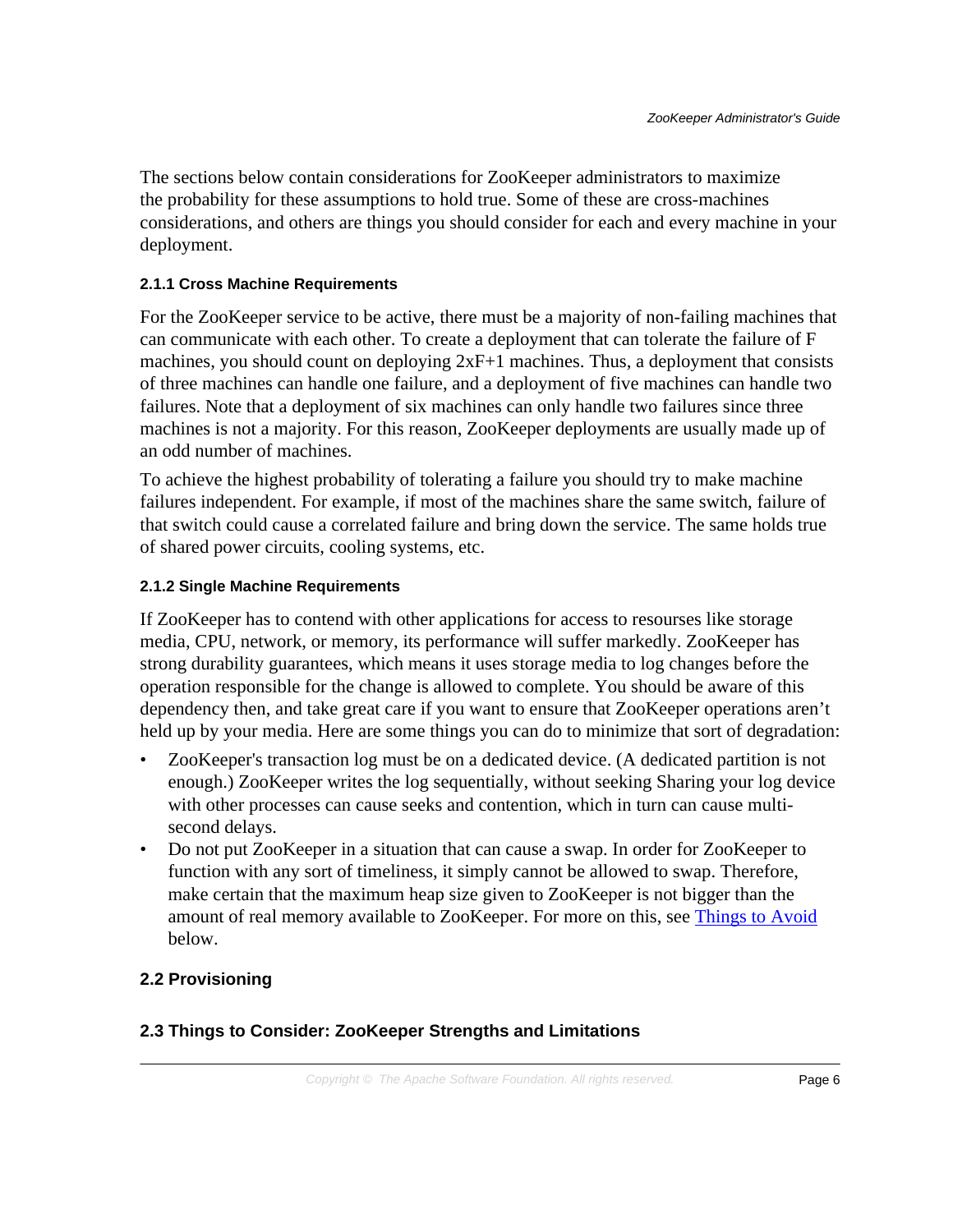# <span id="page-6-0"></span>**2.4 Administering**

# <span id="page-6-1"></span>**2.5 Maintenance**

Little long term maintenance is required for a ZooKeeper cluster however you must be aware of the following:

# **2.5.1 Ongoing Data Directory Cleanup**

The ZooKeeper Data Directory contains files which are a persistent copy of the znodes stored by a particular serving ensemble. These are the snapshot and transactional log files. As changes are made to the znodes these changes are appended to a transaction log, occasionally, when a log grows large, a snapshot of the current state of all znodes will be written to the filesystem. This snapshot supercedes all previous logs.

A ZooKeeper server **will not remove old snapshots and log files** when using the default configuration (see autopurge below), this is the responsibility of the operator. Every serving environment is different and therefore the requirements of managing these files may differ from install to install (backup for example).

The PurgeTxnLog utility implements a simple retention policy that administrators can use. The [API docs](api/index.html) contains details on calling conventions (arguments, etc...).

In the following example the last count snapshots and their corresponding logs are retained and the others are deleted. The value of <count> should typically be greater than 3 (although not required, this provides 3 backups in the unlikely event a recent log has become corrupted). This can be run as a cron job on the ZooKeeper server machines to clean up the logs daily.

```
 java -cp zookeeper.jar:lib/slf4j-api-1.6.1.jar:lib/slf4j-log4j12-1.6.1.jar:lib/
log4j-1.2.15.jar:conf org.apache.zookeeper.server.PurgeTxnLog <dataDir> <snapDir> -n
  <count>
```
Automatic purging of the snapshots and corresponding transaction logs was introduced in version 3.4.0 and can be enabled via the following configuration parameters **autopurge.snapRetainCount** and **autopurge.purgeInterval**. For more on this, see [Advanced Configuration](#page-8-0) below.

#### **2.5.2 Debug Log Cleanup (log4j)**

See the section on <u>logging</u> in this document. It is expected that you will setup a rolling file appender using the in-built log4j feature. The sample configuration file in the release tar's conf/log4j.properties provides an example of this.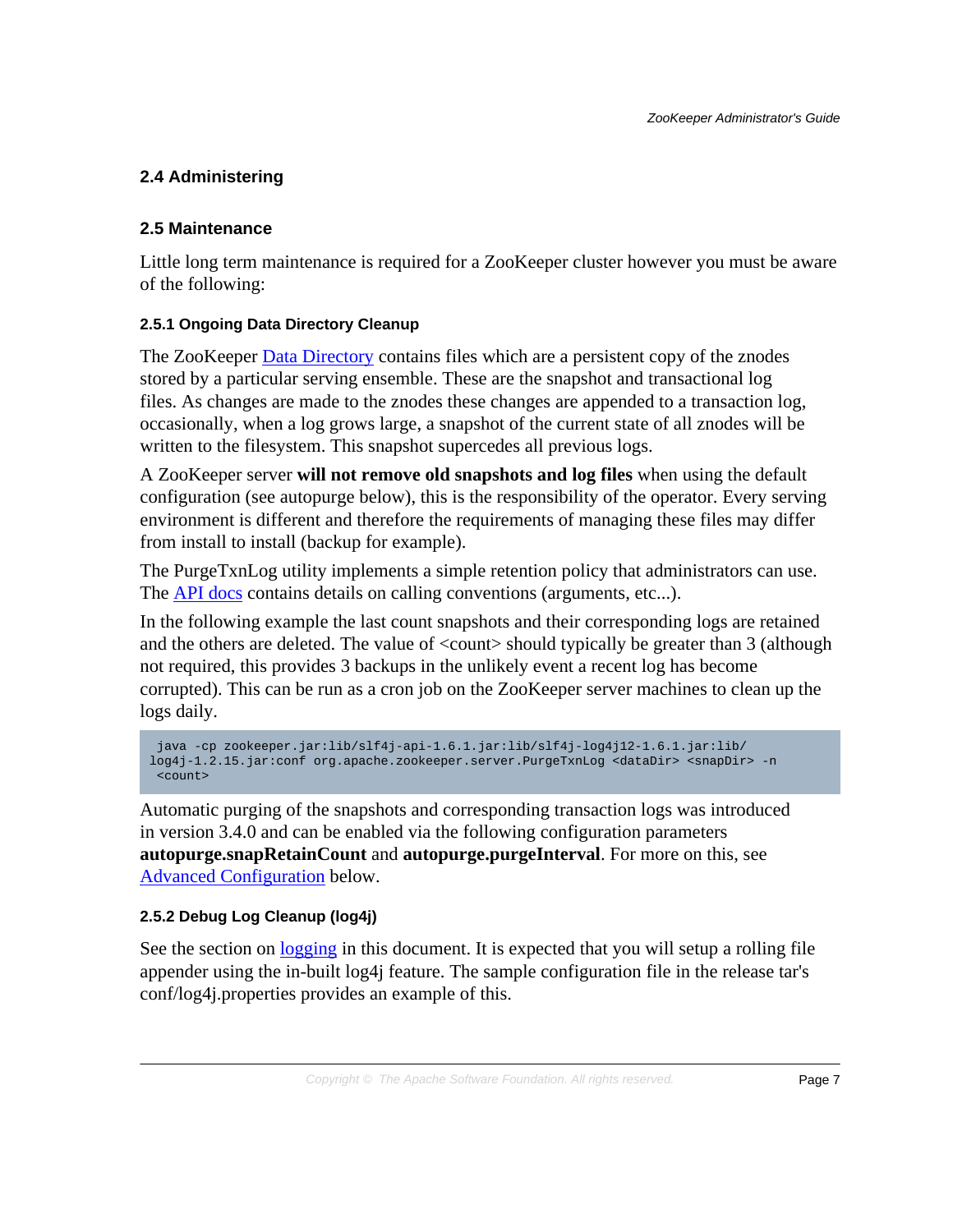# <span id="page-7-0"></span>**2.6 Supervision**

You will want to have a supervisory process that manages each of your ZooKeeper server processes (JVM). The ZK server is designed to be "fail fast" meaning that it will shutdown (process exit) if an error occurs that it cannot recover from. As a ZooKeeper serving cluster is highly reliable, this means that while the server may go down the cluster as a whole is still active and serving requests. Additionally, as the cluster is "self healing" the failed server once restarted will automatically rejoin the ensemble w/o any manual interaction.

Having a supervisory process such as [daemontools](http://cr.yp.to/daemontools.html) or **SMF** (other options for supervisory process are also available, it's up to you which one you would like to use, these are just two examples) managing your ZooKeeper server ensures that if the process does exit abnormally it will automatically be restarted and will quickly rejoin the cluster.

# <span id="page-7-1"></span>**2.7 Monitoring**

The ZooKeeper service can be monitored in one of two primary ways; 1) the command port through the use of [4 letter words](#page-16-0) and 2) [JMX.](zookeeperJMX.html) See the appropriate section for your environment/requirements.

# <span id="page-7-2"></span>**2.8 Logging**

ZooKeeper uses **log4j** version 1.2 as its logging infrastructure. The ZooKeeper default log4j.properties file resides in the conf directory. Log4j requires that log4j.properties either be in the working directory (the directory from which ZooKeeper is run) or be accessible from the classpath.

For more information, see [Log4j Default Initialization Procedure](http://logging.apache.org/log4j/1.2/manual.html#defaultInit) of the log4j manual.

# <span id="page-7-3"></span>**2.9 Troubleshooting**

# **Server not coming up because of file corruption**

A server might not be able to read its database and fail to come up because of some file corruption in the transaction logs of the ZooKeeper server. You will see some IOException on loading ZooKeeper database. In such a case, make sure all the other servers in your ensemble are up and working. Use "stat" command on the command port to see if they are in good health. After you have verified that all the other servers of the ensemble are up, you can go ahead and clean the database of the corrupt server. Delete all the files in datadir/version-2 and datalogdir/version-2/. Restart the server.

# <span id="page-7-4"></span>**2.10 Configuration Parameters**

ZooKeeper's behavior is governed by the ZooKeeper configuration file. This file is designed so that the exact same file can be used by all the servers that make up a ZooKeeper server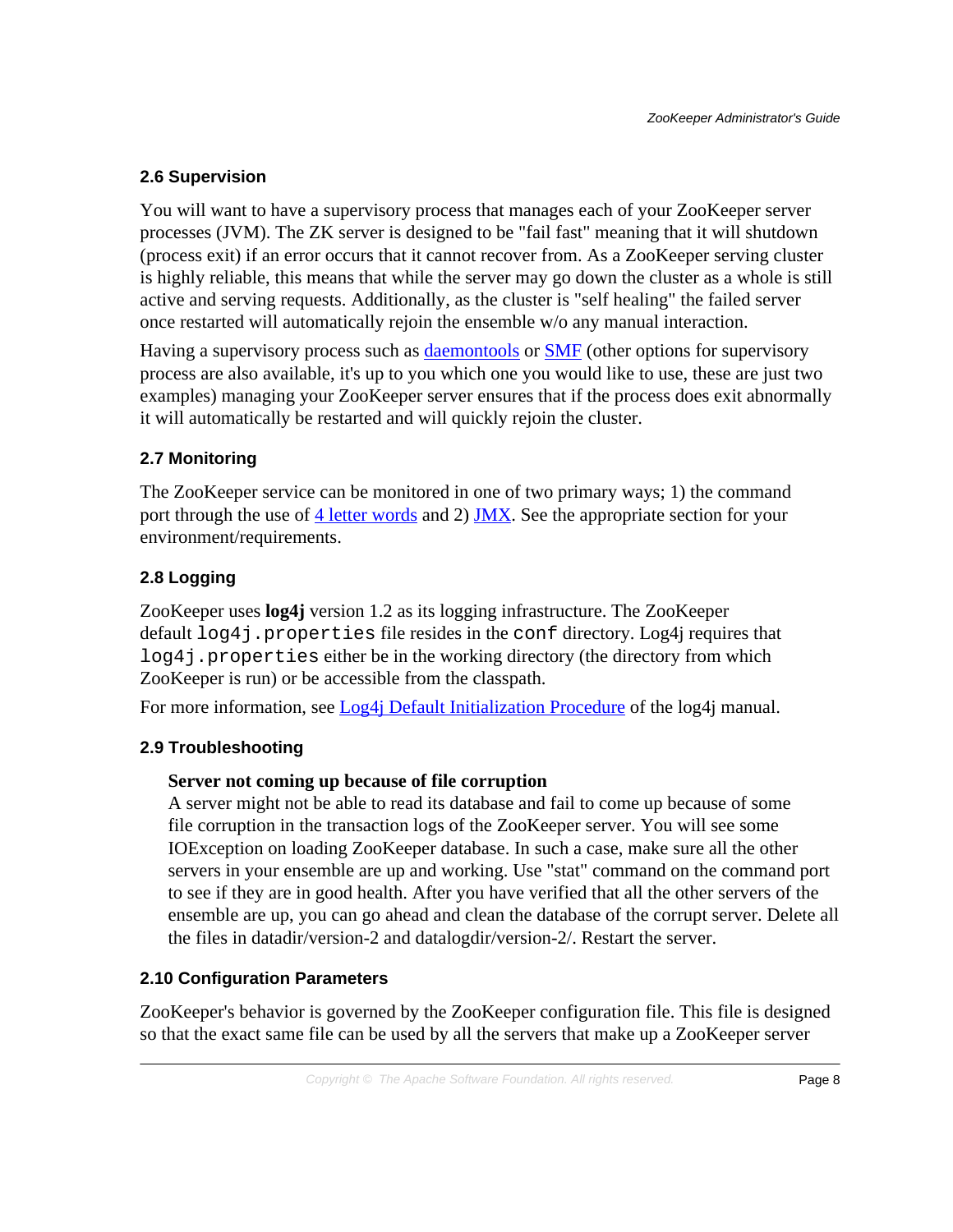assuming the disk layouts are the same. If servers use different configuration files, care must be taken to ensure that the list of servers in all of the different configuration files match.

# **2.10.1 Minimum Configuration**

Here are the minimum configuration keywords that must be defined in the configuration file:

# **clientPort**

the port to listen for client connections; that is, the port that clients attempt to connect to. **dataDir**

the location where ZooKeeper will store the in-memory database snapshots and, unless specified otherwise, the transaction log of updates to the database.

#### Note:

Be careful where you put the transaction log. A dedicated transaction log device is key to consistent good performance. Putting the log on a busy device will adversely effect performance.

# **tickTime**

the length of a single tick, which is the basic time unit used by ZooKeeper, as measured in milliseconds. It is used to regulate heartbeats, and timeouts. For example, the minimum session timeout will be two ticks.

#### <span id="page-8-0"></span>**2.10.2 Advanced Configuration**

The configuration settings in the section are optional. You can use them to further fine tune the behaviour of your ZooKeeper servers. Some can also be set using Java system properties, generally of the form *zookeeper.keyword*. The exact system property, when available, is noted below.

# **dataLogDir**

(No Java system property)

This option will direct the machine to write the transaction log to the **dataLogDir** rather than the **dataDir**. This allows a dedicated log device to be used, and helps avoid competition between logging and snaphots.

#### Note:

Having a dedicated log device has a large impact on throughput and stable latencies. It is highly recommened to dedicate a log device and set **dataLogDir** to point to a directory on that device, and then make sure to point **dataDir** to a directory *not* residing on that device.

#### **globalOutstandingLimit**

(Java system property: **zookeeper.globalOutstandingLimit.**)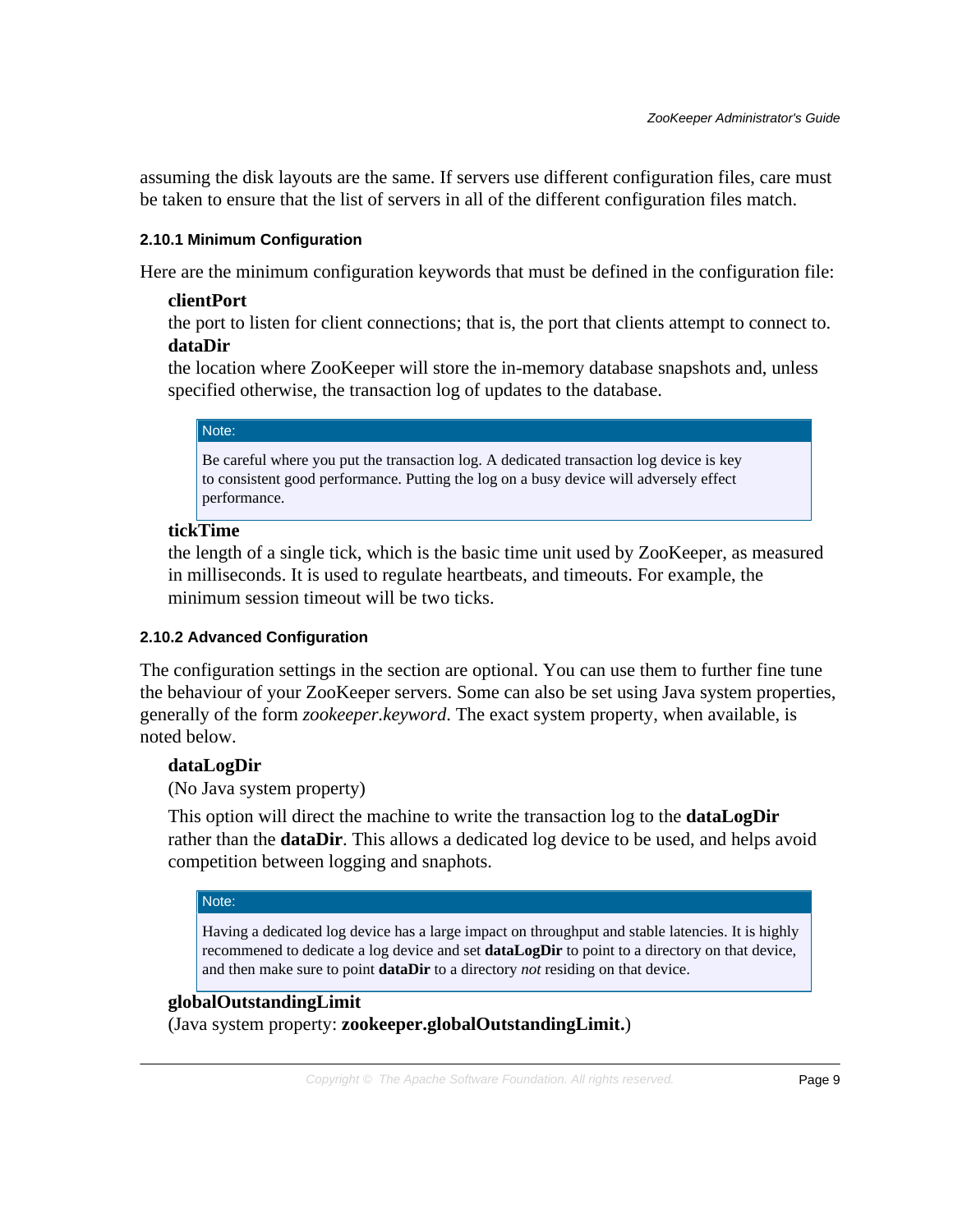Clients can submit requests faster than ZooKeeper can process them, especially if there are a lot of clients. To prevent ZooKeeper from running out of memory due to queued requests, ZooKeeper will throttle clients so that there is no more than globalOutstandingLimit outstanding requests in the system. The default limit is 1,000. **preAllocSize**

# (Java system property: **zookeeper.preAllocSize**)

To avoid seeks ZooKeeper allocates space in the transaction log file in blocks of preAllocSize kilobytes. The default block size is 64M. One reason for changing the size of the blocks is to reduce the block size if snapshots are taken more often. (Also, see **snapCount**).

#### **snapCount**

#### (Java system property: **zookeeper.snapCount**)

ZooKeeper logs transactions to a transaction log. After snapCount transactions are written to a log file a snapshot is started and a new transaction log file is created. The default snapCount is 100,000.

# **maxClientCnxns**

(No Java system property)

Limits the number of concurrent connections (at the socket level) that a single client, identified by IP address, may make to a single member of the ZooKeeper ensemble. This is used to prevent certain classes of DoS attacks, including file descriptor exhaustion. The default is 60. Setting this to 0 entirely removes the limit on concurrent connections.

# **clientPortAddress**

**New in 3.3.0:** the address (ipv4, ipv6 or hostname) to listen for client connections; that is, the address that clients attempt to connect to. This is optional, by default we bind in such a way that any connection to the **clientPort** for any address/interface/nic on the server will be accepted.

#### **minSessionTimeout**

(No Java system property)

**New in 3.3.0:** the minimum session timeout in milliseconds that the server will allow the client to negotiate. Defaults to 2 times the **tickTime**.

#### **maxSessionTimeout**

(No Java system property)

**New in 3.3.0:** the maximum session timeout in milliseconds that the server will allow the client to negotiate. Defaults to 20 times the **tickTime**.

#### **fsync.warningthresholdms**

(Java system property: **zookeeper.fsync.warningthresholdms**)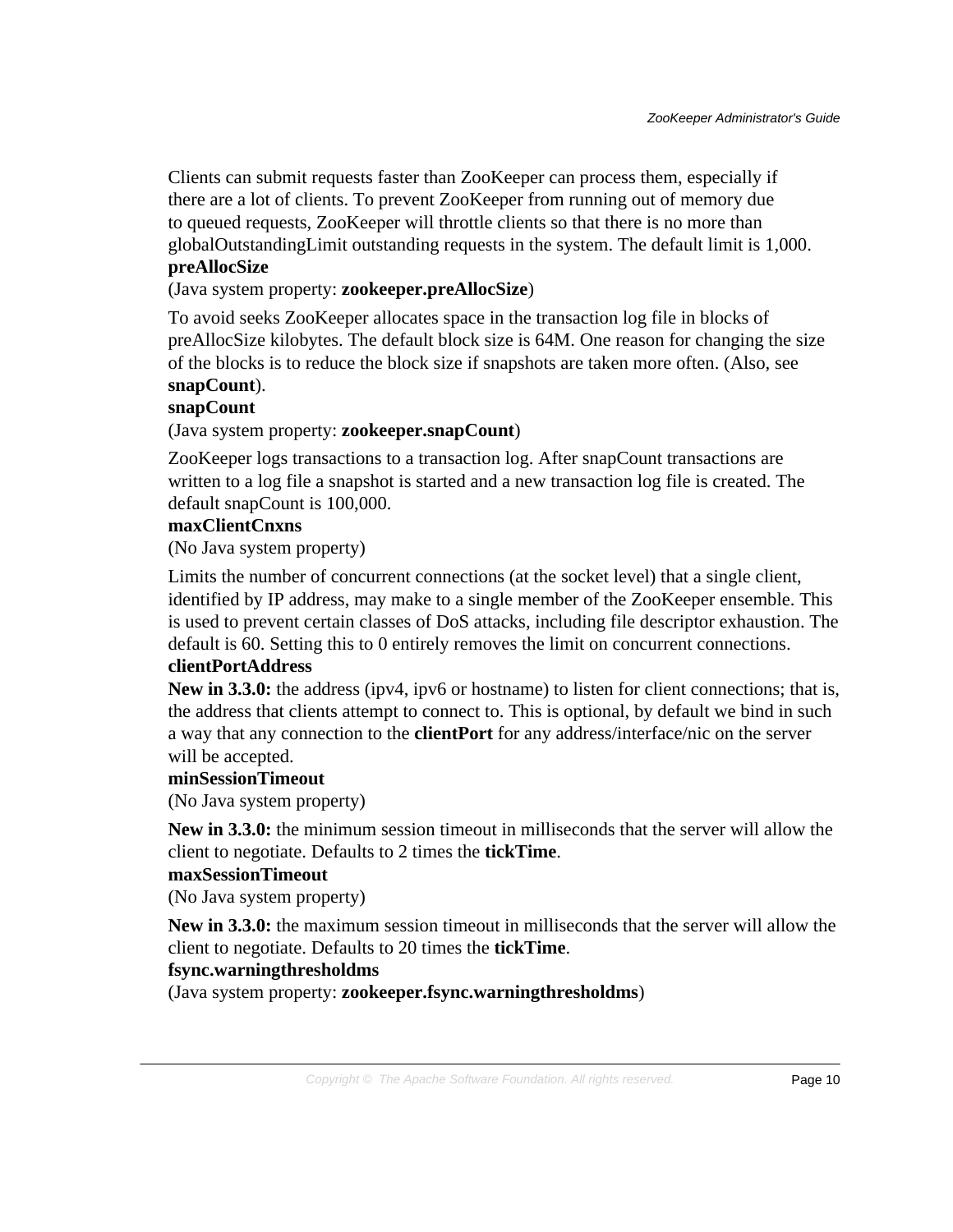**New in 3.3.4:** A warning message will be output to the log whenever an fsync in the Transactional Log (WAL) takes longer than this value. The values is specified in milliseconds and defaults to 1000. This value can only be set as a system property.

# **autopurge.snapRetainCount**

(No Java system property)

**New in 3.4.0:** When enabled, ZooKeeper auto purge feature retains the

**autopurge.snapRetainCount** most recent snapshots and the corresponding transaction logs in the **dataDir** and **dataLogDir** respectively and deletes the rest. Defaults to 3. Minimum value is 3.

#### **autopurge.purgeInterval**

(No Java system property)

**New in 3.4.0:** The time interval in hours for which the purge task has to be triggered. Set to a positive integer (1 and above) to enable the auto purging. Defaults to 0.

#### **syncEnabled**

(Java system property: **zookeeper.observer.syncEnabled**)

**New in 3.4.6, 3.5.0:** The observers now log transaction and write snapshot to disk by default like the participants. This reduces the recovery time of the observers on restart. Set to "false" to disable this feature. Default is "true"

#### **2.10.3 Cluster Options**

The options in this section are designed for use with an ensemble of servers -- that is, when deploying clusters of servers.

#### **electionAlg**

(No Java system property)

Election implementation to use. A value of "0" corresponds to the original UDP-based version, "1" corresponds to the non-authenticated UDP-based version of fast leader election, "2" corresponds to the authenticated UDP-based version of fast leader election, and "3" corresponds to TCP-based version of fast leader election. Currently, algorithm 3 is the default

#### Note:

The implementations of leader election 0, 1, and 2 are now **deprecated** . We have the intention of removing them in the next release, at which point only the FastLeaderElection will be available.

#### **initLimit**

(No Java system property)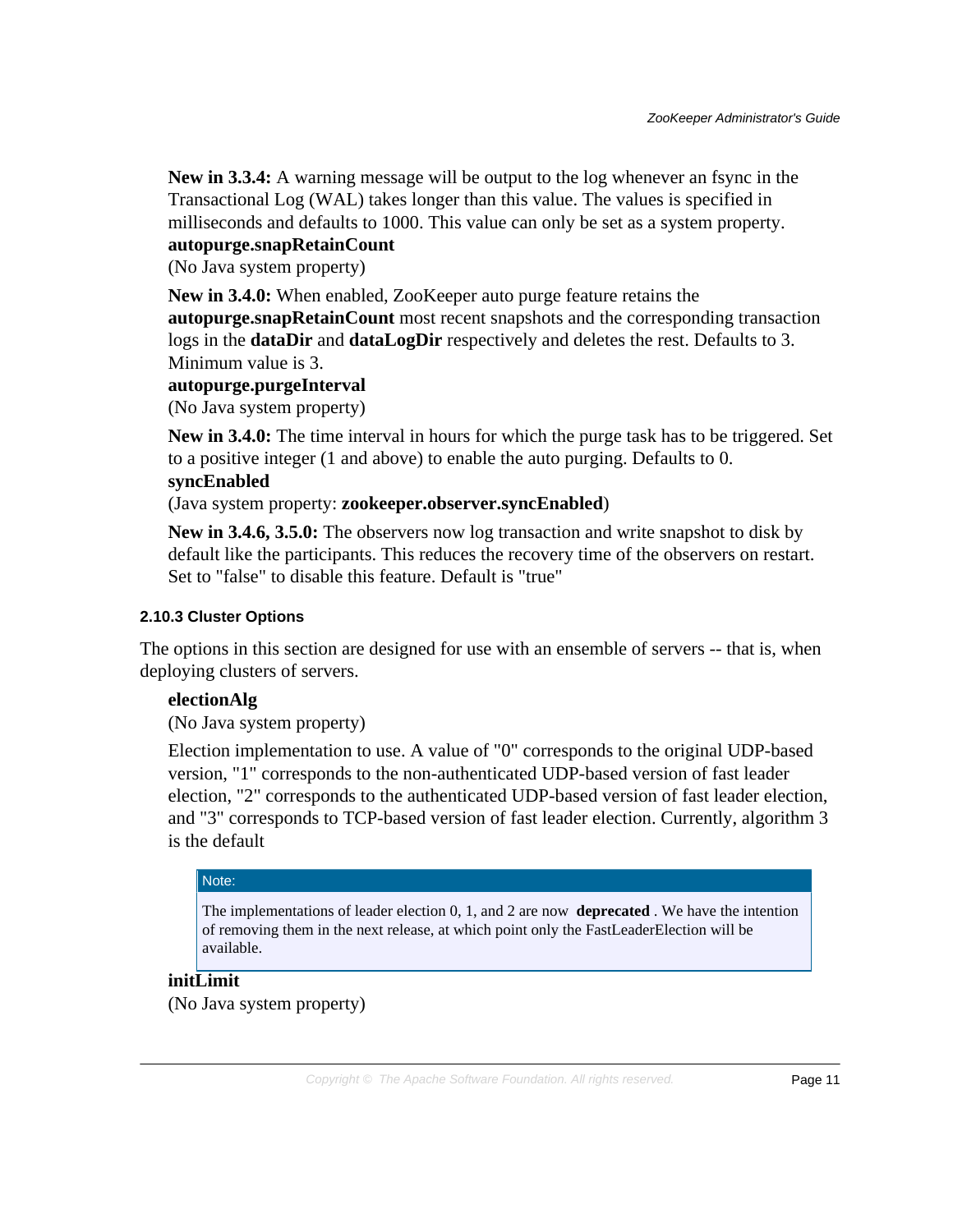Amount of time, in ticks (see tickTime), to allow followers to connect and sync to a leader. Increased this value as needed, if the amount of data managed by ZooKeeper is large.

#### **leaderServes**

(Java system property: zookeeper.**leaderServes**)

Leader accepts client connections. Default value is "yes". The leader machine coordinates updates. For higher update throughput at thes slight expense of read throughput the leader can be configured to not accept clients and focus on coordination. The default to this option is yes, which means that a leader will accept client connections.

#### Note:

Turning on leader selection is highly recommended when you have more than three ZooKeeper servers in an ensemble.

# **server.x=[hostname]:nnnnn[:nnnnn], etc**

(No Java system property)

servers making up the ZooKeeper ensemble. When the server starts up, it determines which server it is by looking for the file myid in the data directory. That file contains the server number, in ASCII, and it should match **x** in **server.x** in the left hand side of this setting.

The list of servers that make up ZooKeeper servers that is used by the clients must match the list of ZooKeeper servers that each ZooKeeper server has.

There are two port numbers **nnnnn**. The first followers use to connect to the leader, and the second is for leader election. The leader election port is only necessary if electionAlg is 1, 2, or 3 (default). If electionAlg is 0, then the second port is not necessary. If you want to test multiple servers on a single machine, then different ports can be used for each server.

#### **syncLimit**

(No Java system property)

Amount of time, in ticks (see tickTime), to allow followers to sync with ZooKeeper. If followers fall too far behind a leader, they will be dropped.

#### **group.x=nnnnn[:nnnnn]**

(No Java system property)

Enables a hierarchical quorum construction."x" is a group identifier and the numbers following the "=" sign correspond to server identifiers. The left-hand side of the assignment is a colon-separated list of server identifiers. Note that groups must be disjoint and the union of all groups must be the ZooKeeper ensemble.

You will find an example [here](zookeeperHierarchicalQuorums.html)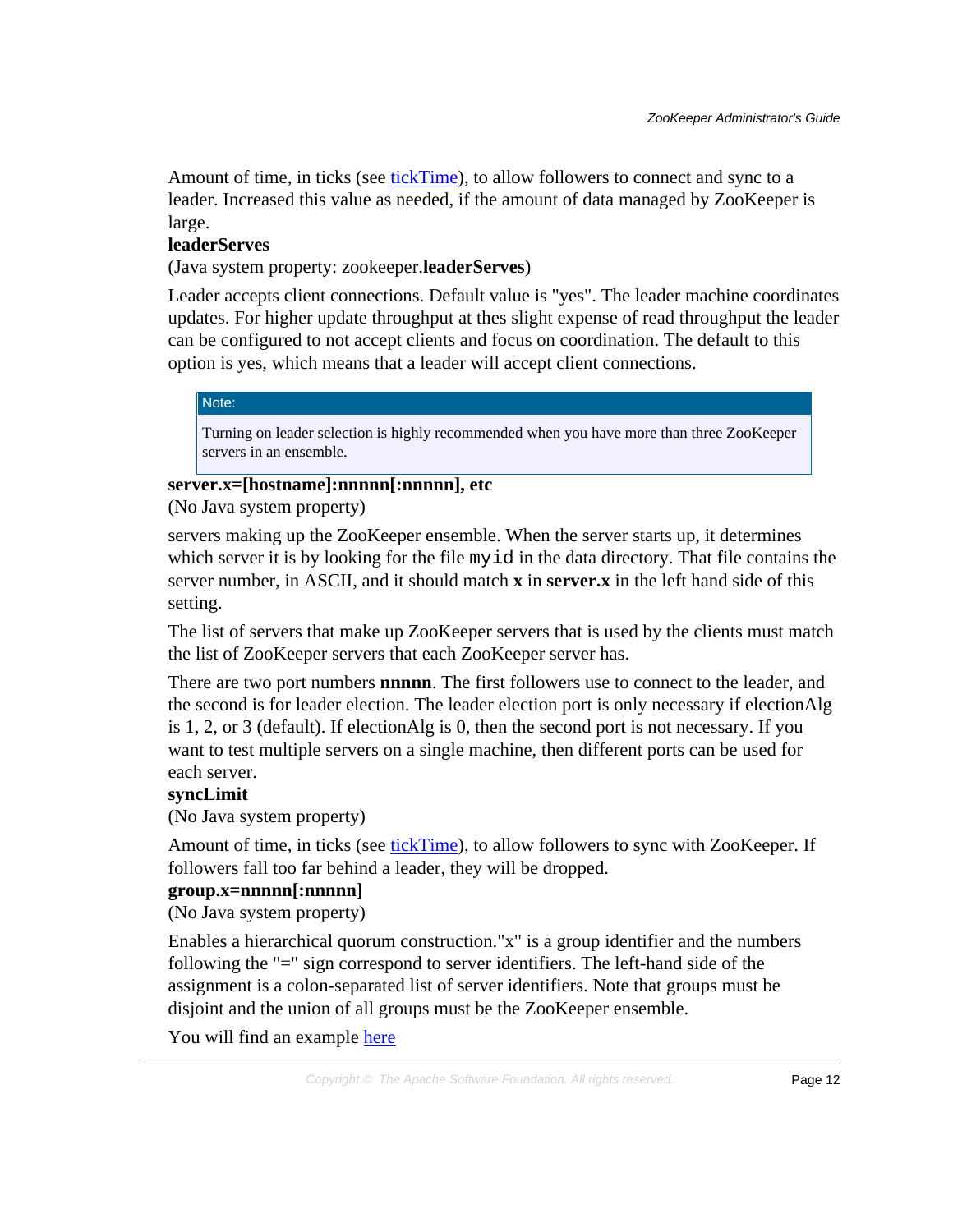#### **weight.x=nnnnn**

(No Java system property)

Used along with "group", it assigns a weight to a server when forming quorums. Such a value corresponds to the weight of a server when voting. There are a few parts of ZooKeeper that require voting such as leader election and the atomic broadcast protocol. By default the weight of server is 1. If the configuration defines groups, but not weights, then a value of 1 will be assigned to all servers.

You will find an example [here](zookeeperHierarchicalQuorums.html)

#### **cnxTimeout**

(Java system property: zookeeper.**cnxTimeout**)

Sets the timeout value for opening connections for leader election notifications. Only applicable if you are using electionAlg 3.

#### Note:

Default value is 5 seconds.

# **4lw.commands.whitelist**

(Java system property: **zookeeper.4lw.commands.whitelist**)

**New in 3.4.10:** This property contains a list of comma separated **Four Letter Words** commands. It is introduced to provide fine grained control over the set of commands ZooKeeper can execute, so users can turn off certain commands if necessary. By default it contains all supported four letter word commands except "wchp" and "wchc", if the property is not specified. If the property is specified, then only commands listed in the whitelist are enabled.

Here's an example of the configuration that enables stat, ruok, conf, and isro command while disabling the rest of Four Letter Words command:

4lw.commands.whitelist=stat, ruok, conf, isro

Users can also use asterisk option so they don't have to include every command one by one in the list. As an example, this will enable all four letter word commands:

4lw.commands.whitelist=\*

#### **2.10.4 Authentication & Authorization Options**

The options in this section allow control over authentication/authorization performed by the service.

Copyright © The Apache Software Foundation. All rights reserved. Page 13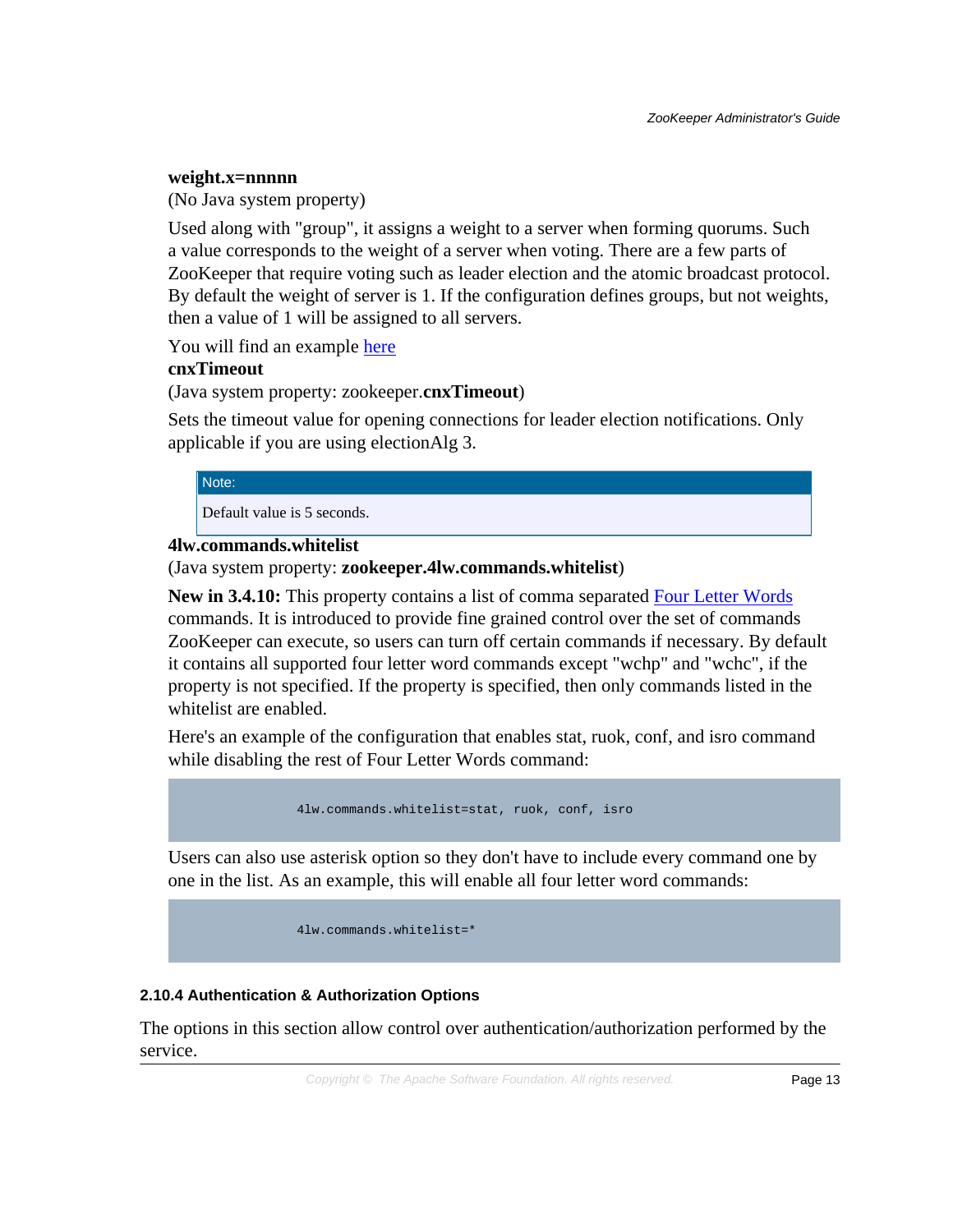# **zookeeper.DigestAuthenticationProvider.superDigest**

# (Java system property only: **zookeeper.DigestAuthenticationProvider.superDigest**)

# By default this feature is **disabled**

**New in 3.2:** Enables a ZooKeeper ensemble administrator to access the znode hierarchy as a "super" user. In particular no ACL checking occurs for a user authenticated as super.

org.apache.zookeeper.server.auth.DigestAuthenticationProvider can be used to generate the superDigest, call it with one parameter of "super:<password>". Provide the generated "super:<data>" as the system property value when starting each server of the ensemble.

When authenticating to a ZooKeeper server (from a ZooKeeper client) pass a scheme of "digest" and authdata of "super:<password>". Note that digest auth passes the authdata in plaintext to the server, it would be prudent to use this authentication method only on localhost (not over the network) or over an encrypted connection.

# **isro**

**New in 3.4.0:** Tests if server is running in read-only mode. The server will respond with "ro" if in read-only mode or "rw" if not in read-only mode.

# **gtmk**

Gets the current trace mask as a 64-bit signed long value in decimal format. See stmk for an explanation of the possible values.

# **stmk**

Sets the current trace mask. The trace mask is 64 bits, where each bit enables or disables a specific category of trace logging on the server. Log4J must be configured to enable TRACE level first in order to see trace logging messages. The bits of the trace mask correspond to the following trace logging categories.

| 0b0000000000 | Unused, reserved for future use.                                                                      |
|--------------|-------------------------------------------------------------------------------------------------------|
| 0b0000000010 | Logs client requests, excluding ping requests.                                                        |
| 0b0000000100 | Unused, reserved for future use.                                                                      |
| 0b0000001000 | Logs client ping requests.                                                                            |
| 0b0000010000 | Logs packets received from the quorum peer<br>that is the current leader, excluding ping<br>requests. |
| 0b0000100000 | Logs addition, removal and validation of client<br>sessions.                                          |
| 0b0001000000 | Logs delivery of watch events to client<br>sessions.                                                  |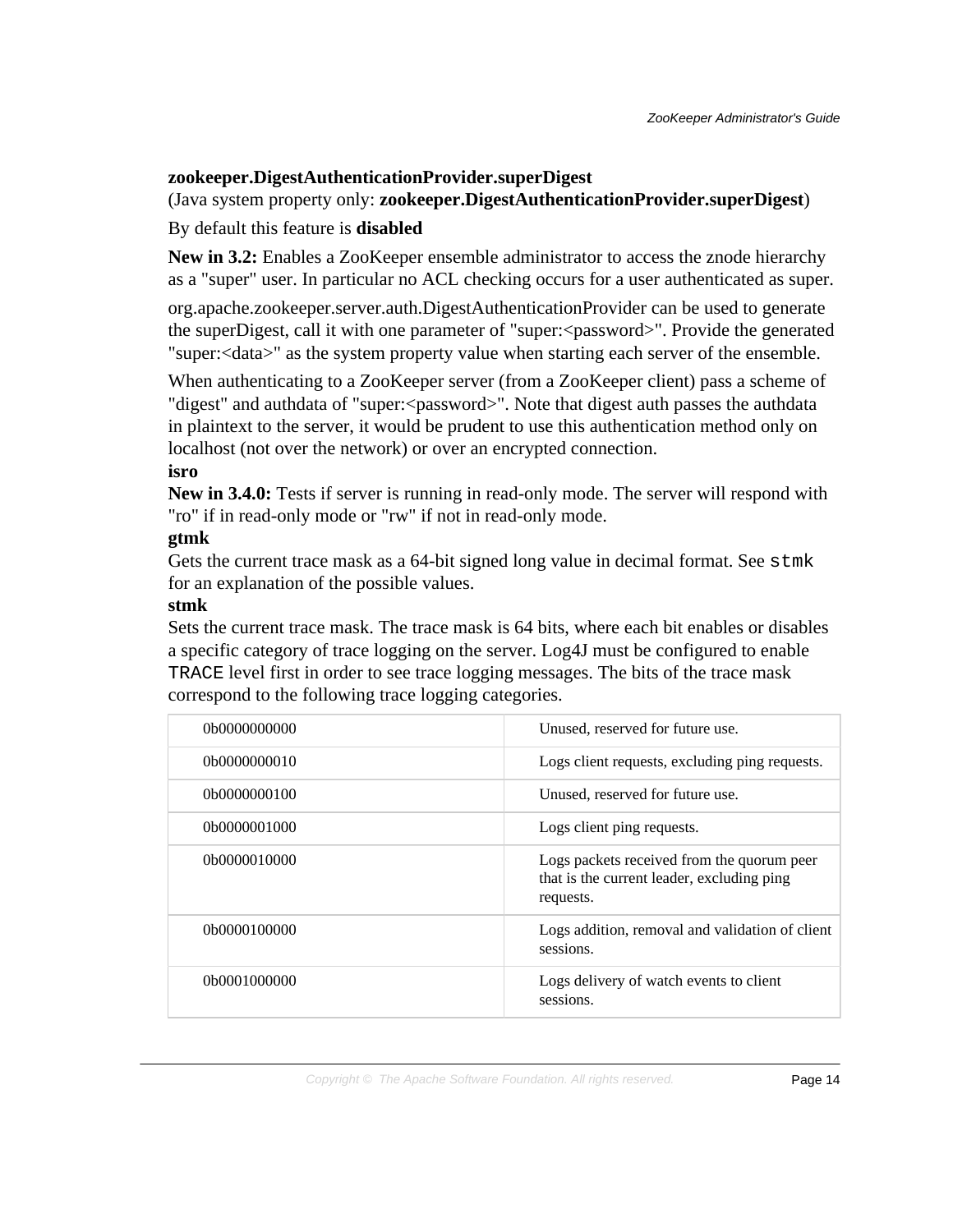| 0b0010000000 | Logs ping packets received from the quorum<br>peer that is the current leader. |
|--------------|--------------------------------------------------------------------------------|
| 0b0100000000 | Unused, reserved for future use.                                               |
| 0b1000000000 | Unused, reserved for future use.                                               |

#### Table 1: Trace Mask Bit Values

All remaining bits in the 64-bit value are unused and reserved for future use. Multiple trace logging categories are specified by calculating the bitwise OR of the documented values. The default trace mask is 0b0100110010. Thus, by default, trace logging includes client requests, packets received from the leader and sessions.

To set a different trace mask, send a request containing the stmk four-letter word followed by the trace mask represented as a 64-bit signed long value. This example uses the Perl pack function to construct a trace mask that enables all trace logging categories described above and convert it to a 64-bit signed long value with big-endian byte order. The result is appended to stmk and sent to the server using netcat. The server responds with the new trace mask in decimal format.

```
$ perl -e "print 'stmk', pack('q>', 0b0011111010)" | nc localhost 2181
250
```
#### **2.10.5 Experimental Options/Features**

New features that are currently considered experimental.

#### **Read Only Mode Server**

(Java system property: **readonlymode.enabled**)

**New in 3.4.0:** Setting this value to true enables Read Only Mode server support (disabled by default). ROM allows clients sessions which requested ROM support to connect to the server even when the server might be partitioned from the quorum. In this mode ROM clients can still read values from the ZK service, but will be unable to write values and see changes from other clients. See ZOOKEEPER-784 for more details.

#### **2.10.6 Unsafe Options**

The following options can be useful, but be careful when you use them. The risk of each is explained along with the explanation of what the variable does.

#### **forceSync**

(Java system property: **zookeeper.forceSync**)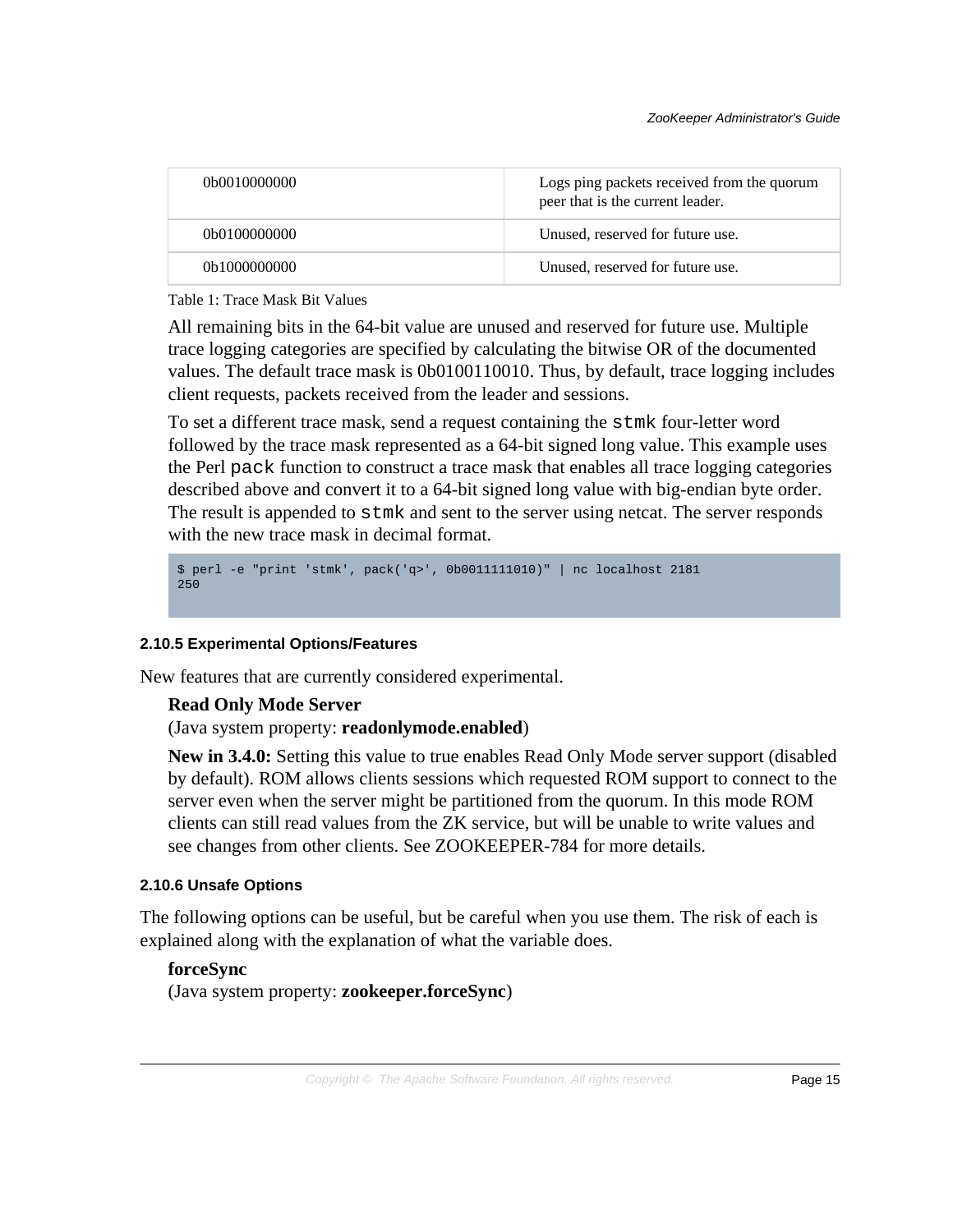Requires updates to be synced to media of the transaction log before finishing processing the update. If this option is set to no, ZooKeeper will not require updates to be synced to the media.

# **jute.maxbuffer:**

(Java system property: **jute.maxbuffer**)

This option can only be set as a Java system property. There is no zookeeper prefix on it. It specifies the maximum size of the data that can be stored in a znode. The default is 0xfffff, or just under 1M. If this option is changed, the system property must be set on all servers and clients otherwise problems will arise. This is really a sanity check. ZooKeeper is designed to store data on the order of kilobytes in size.

# **skipACL**

(Java system property: **zookeeper.skipACL**)

Skips ACL checks. This results in a boost in throughput, but opens up full access to the data tree to everyone.

# **quorumListenOnAllIPs**

When set to true the ZooKeeper server will listen for connections from its peers on all available IP addresses, and not only the address configured in the server list of the configuration file. It affects the connections handling the ZAB protocol and the Fast Leader Election protocol. Default value is **false**.

# **2.10.7 Communication using the Netty framework**

**New in 3.4:** [Netty](http://jboss.org/netty) is an NIO based client/server communication framework, it simplifies (over NIO being used directly) many of the complexities of network level communication for java applications. Additionally the Netty framework has built in support for encryption (SSL) and authentication (certificates). These are optional features and can be turned on or off individually.

Prior to version 3.4 ZooKeeper has always used NIO directly, however in versions 3.4 and later Netty is supported as an option to NIO (replaces). NIO continues to be the default, however Netty based communication can be used in place of NIO by setting the environment variable "zookeeper.serverCnxnFactory" to "org.apache.zookeeper.server.NettyServerCnxnFactory". You have the option of setting this on either the client(s) or server(s), typically you would want to set this on both, however that is at your discretion.

TBD - tuning options for netty - currently there are none that are netty specific but we should add some. Esp around max bound on the number of reader worker threads netty creates.

TBD - how to manage encryption

TBD - how to manage certificates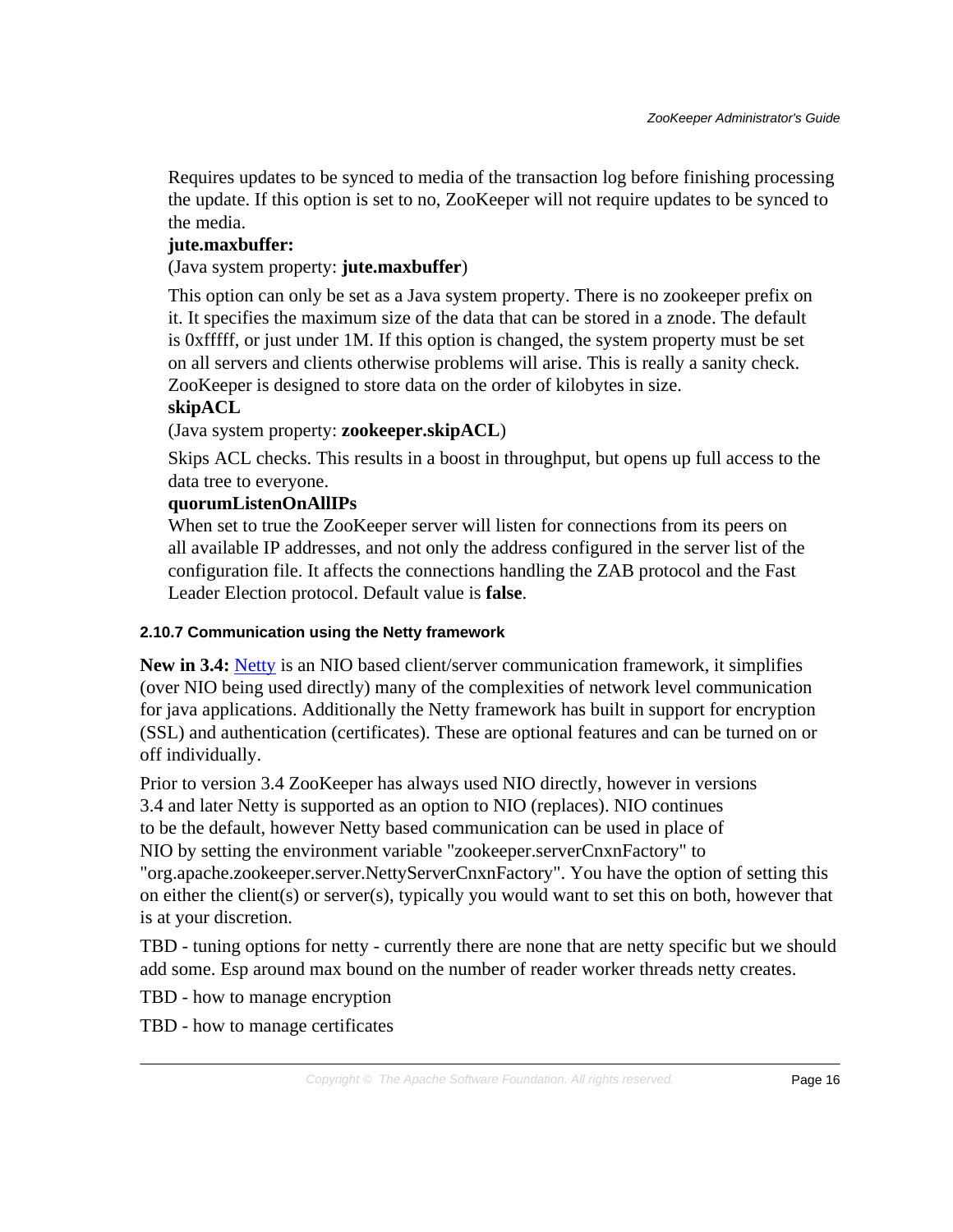# <span id="page-16-0"></span>**2.11 ZooKeeper Commands: The Four Letter Words**

ZooKeeper responds to a small set of commands. Each command is composed of four letters. You issue the commands to ZooKeeper via telnet or nc, at the client port.

Three of the more interesting commands: "stat" gives some general information about the server and connected clients, while "srvr" and "cons" give extended details on server and connections respectively.

#### **conf**

**New in 3.3.0:** Print details about serving configuration.

#### **cons**

**New in 3.3.0:** List full connection/session details for all clients connected to this server. Includes information on numbers of packets received/sent, session id, operation latencies, last operation performed, etc...

**crst**

**New in 3.3.0:** Reset connection/session statistics for all connections.

# **dump**

Lists the outstanding sessions and ephemeral nodes. This only works on the leader. **envi**

Print details about serving environment

# **ruok**

Tests if server is running in a non-error state. The server will respond with imok if it is running. Otherwise it will not respond at all.

A response of "imok" does not necessarily indicate that the server has joined the quorum, just that the server process is active and bound to the specified client port. Use "stat" for details on state wrt quorum and client connection information.

# **srst**

Reset server statistics.

**srvr**

**New in 3.3.0:** Lists full details for the server.

**stat**

Lists brief details for the server and connected clients.

**wchs**

**New in 3.3.0:** Lists brief information on watches for the server.

**wchc**

**New in 3.3.0:** Lists detailed information on watches for the server, by session.

This outputs a list of sessions(connections) with associated watches (paths). Note,

depending on the number of watches this operation may be expensive (ie impact server performance), use it carefully.

# **wchp**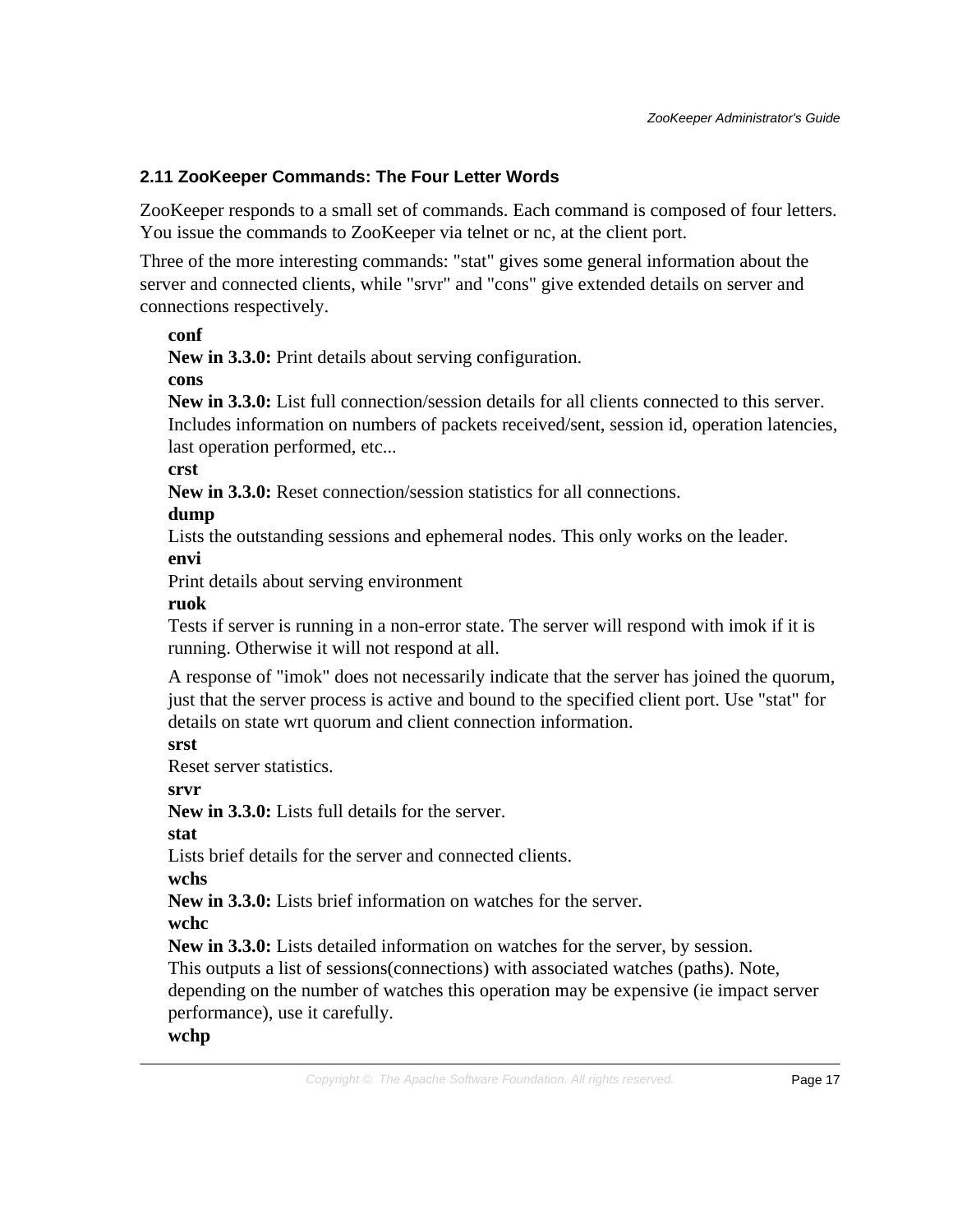**New in 3.3.0:** Lists detailed information on watches for the server, by path. This outputs a list of paths (znodes) with associated sessions. Note, depending on the number of watches this operation may be expensive (ie impact server performance), use it carefully. **mntr**

**New in 3.4.0:** Outputs a list of variables that could be used for monitoring the health of the cluster.

| \$ echo mntr   nc localhost 2185  |                                    |
|-----------------------------------|------------------------------------|
| zk version 3.4.0                  |                                    |
| zk avg latency 0                  |                                    |
| zk_max_latency 0                  |                                    |
| zk min latency 0                  |                                    |
| zk packets received 70            |                                    |
| zk_packets_sent 69                |                                    |
| zk outstanding requests 0         |                                    |
| zk server state leader            |                                    |
| zk znode count 4                  |                                    |
| zk watch count 0                  |                                    |
| zk ephemerals count 0             |                                    |
| 27<br>zk approximate data size    |                                    |
| zk followers<br>$\sim$ 4          | - only exposed by the Leader       |
| zk_synced_followers 4             | - only exposed by the Leader       |
| zk pending syncs<br>$\Omega$      | - only exposed by the Leader       |
| zk_open_file_descriptor_count 23  | - only available on Unix platforms |
| zk_max_file_descriptor_count 1024 | - only available on Unix platforms |

The output is compatible with java properties format and the content may change over time (new keys added). Your scripts should expect changes.

ATTENTION: Some of the keys are platform specific and some of the keys are only exported by the Leader.

The output contains multiple lines with the following format:

key \t value

Here's an example of the **ruok** command:

```
$ echo ruok | nc 127.0.0.1 5111
imok
```
#### <span id="page-17-0"></span>**2.12 Data File Management**

ZooKeeper stores its data in a data directory and its transaction log in a transaction log directory. By default these two directories are the same. The server can (and should) be configured to store the transaction log files in a separate directory than the data files. Throughput increases and latency decreases when transaction logs reside on a dedicated log devices.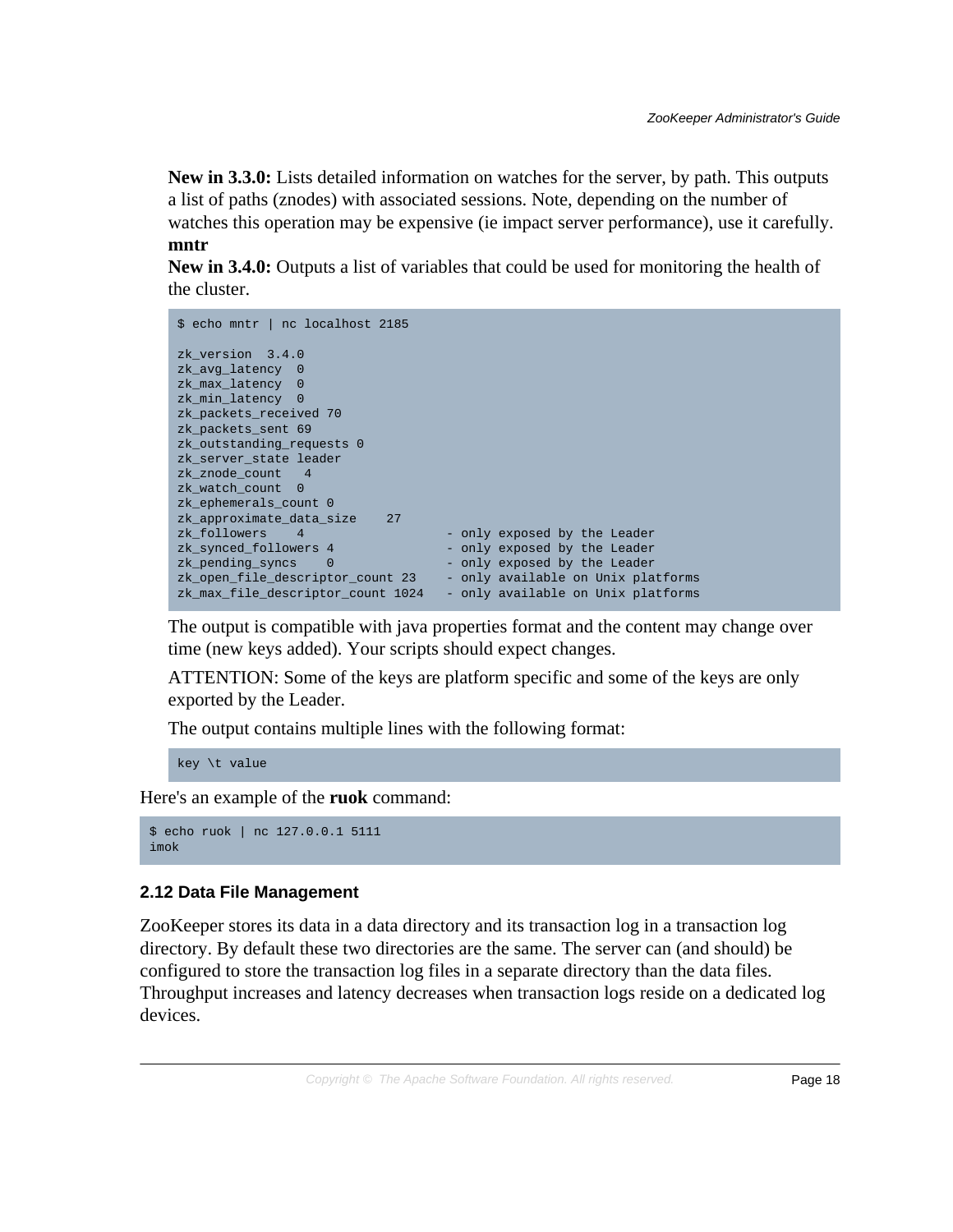#### **2.12.1 The Data Directory**

This directory has two files in it:

- myid contains a single integer in human readable ASCII text that represents the server id.
- snapshot.<zxid> holds the fuzzy snapshot of a data tree.

Each ZooKeeper server has a unique id. This id is used in two places: the myid file and the configuration file. The myid file identifies the server that corresponds to the given data directory. The configuration file lists the contact information for each server identified by its server id. When a ZooKeeper server instance starts, it reads its id from the myid file and then, using that id, reads from the configuration file, looking up the port on which it should listen.

The snapshot files stored in the data directory are fuzzy snapshots in the sense that during the time the ZooKeeper server is taking the snapshot, updates are occurring to the data tree. The suffix of the snapshot file names is the *zxid*, the ZooKeeper transaction id, of the last committed transaction at the start of the snapshot. Thus, the snapshot includes a subset of the updates to the data tree that occurred while the snapshot was in process. The snapshot, then, may not correspond to any data tree that actually existed, and for this reason we refer to it as a fuzzy snapshot. Still, ZooKeeper can recover using this snapshot because it takes advantage of the idempotent nature of its updates. By replaying the transaction log against fuzzy snapshots ZooKeeper gets the state of the system at the end of the log.

#### **2.12.2 The Log Directory**

The Log Directory contains the ZooKeeper transaction logs. Before any update takes place, ZooKeeper ensures that the transaction that represents the update is written to non-volatile storage. A new log file is started each time a snapshot is begun. The log file's suffix is the first zxid written to that log.

#### **2.12.3 File Management**

The format of snapshot and log files does not change between standalone ZooKeeper servers and different configurations of replicated ZooKeeper servers. Therefore, you can pull these files from a running replicated ZooKeeper server to a development machine with a standalone ZooKeeper server for trouble shooting.

Using older log and snapshot files, you can look at the previous state of ZooKeeper servers and even restore that state. The LogFormatter class allows an administrator to look at the transactions in a log.

The ZooKeeper server creates snapshot and log files, but never deletes them. The retention policy of the data and log files is implemented outside of the ZooKeeper server. The server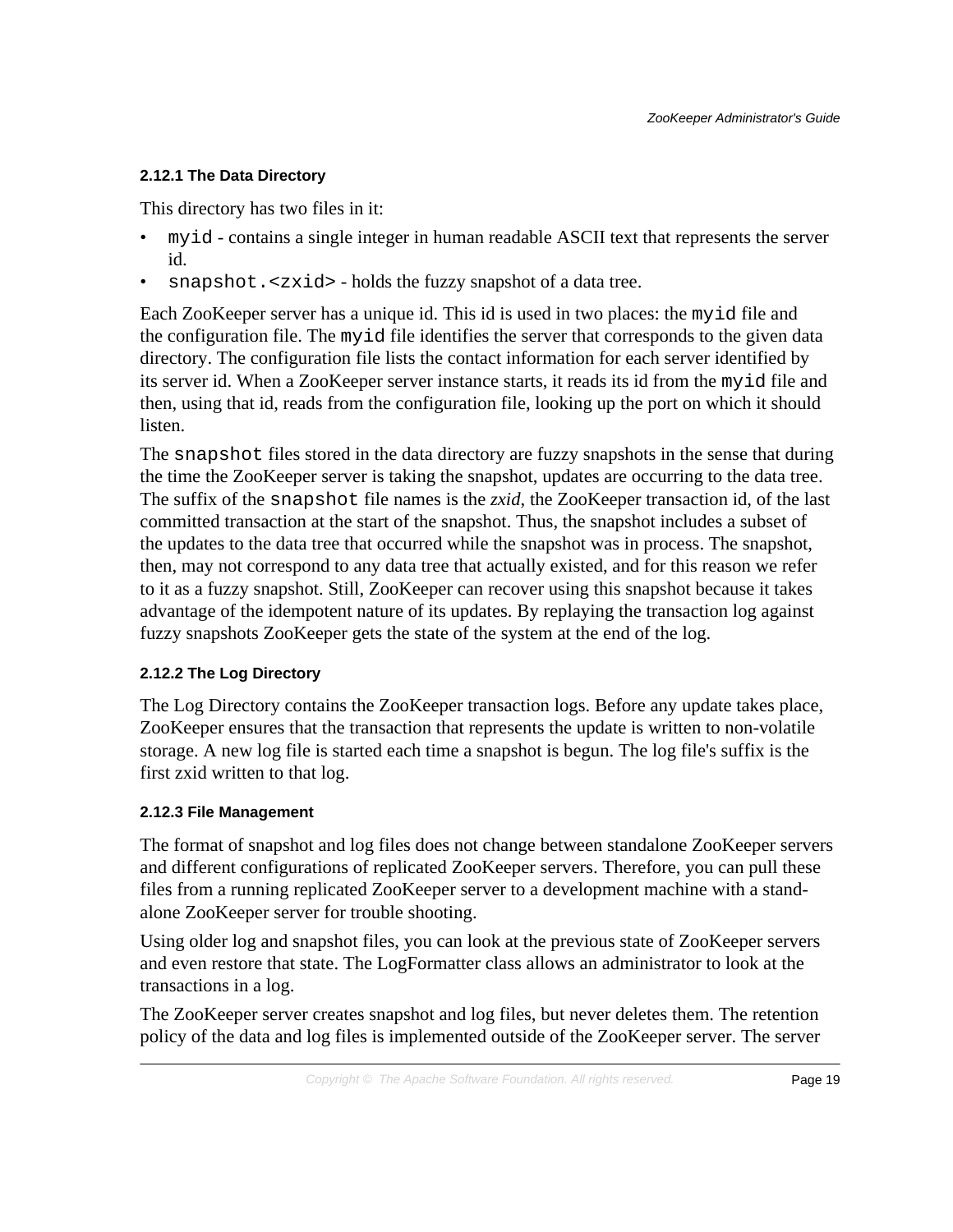itself only needs the latest complete fuzzy snapshot and the log files from the start of that snapshot. See the [maintenance](#page-6-1) section in this document for more details on setting a retention policy and maintenance of ZooKeeper storage.

#### Note:

The data stored in these files is not encrypted. In the case of storing sensitive data in ZooKeeper, necessary measures need to be taken to prevent unauthorized access. Such measures are external to ZooKeeper (e.g., control access to the files) and depend on the individual settings in which it is being deployed.

# <span id="page-19-0"></span>**2.13 Things to Avoid**

Here are some common problems you can avoid by configuring ZooKeeper correctly:

#### **inconsistent lists of servers**

The list of ZooKeeper servers used by the clients must match the list of ZooKeeper servers that each ZooKeeper server has. Things work okay if the client list is a subset of the real list, but things will really act strange if clients have a list of ZooKeeper servers that are in different ZooKeeper clusters. Also, the server lists in each Zookeeper server configuration file should be consistent with one another.

#### **incorrect placement of transasction log**

The most performance critical part of ZooKeeper is the transaction log. ZooKeeper syncs transactions to media before it returns a response. A dedicated transaction log device is key to consistent good performance. Putting the log on a busy device will adversely effect performance. If you only have one storage device, put trace files on NFS and increase the snapshotCount; it doesn't eliminate the problem, but it should mitigate it. **incorrect Java heap size**

# You should take special care to set your Java max heap size correctly. In particular, you should not create a situation in which ZooKeeper swaps to disk. The disk is death to ZooKeeper. Everything is ordered, so if processing one request swaps the disk, all other queued requests will probably do the same. the disk. DON'T SWAP.

Be conservative in your estimates: if you have 4G of RAM, do not set the Java max heap size to 6G or even 4G. For example, it is more likely you would use a 3G heap for a 4G machine, as the operating system and the cache also need memory. The best and only recommend practice for estimating the heap size your system needs is to run load tests, and then make sure you are well below the usage limit that would cause the system to swap.

#### **Publicly accessible deployment**

A ZooKeeper ensemble is expected to operate in a trusted computing environment. It is thus recommended to deploy ZooKeeper behind a firewall.